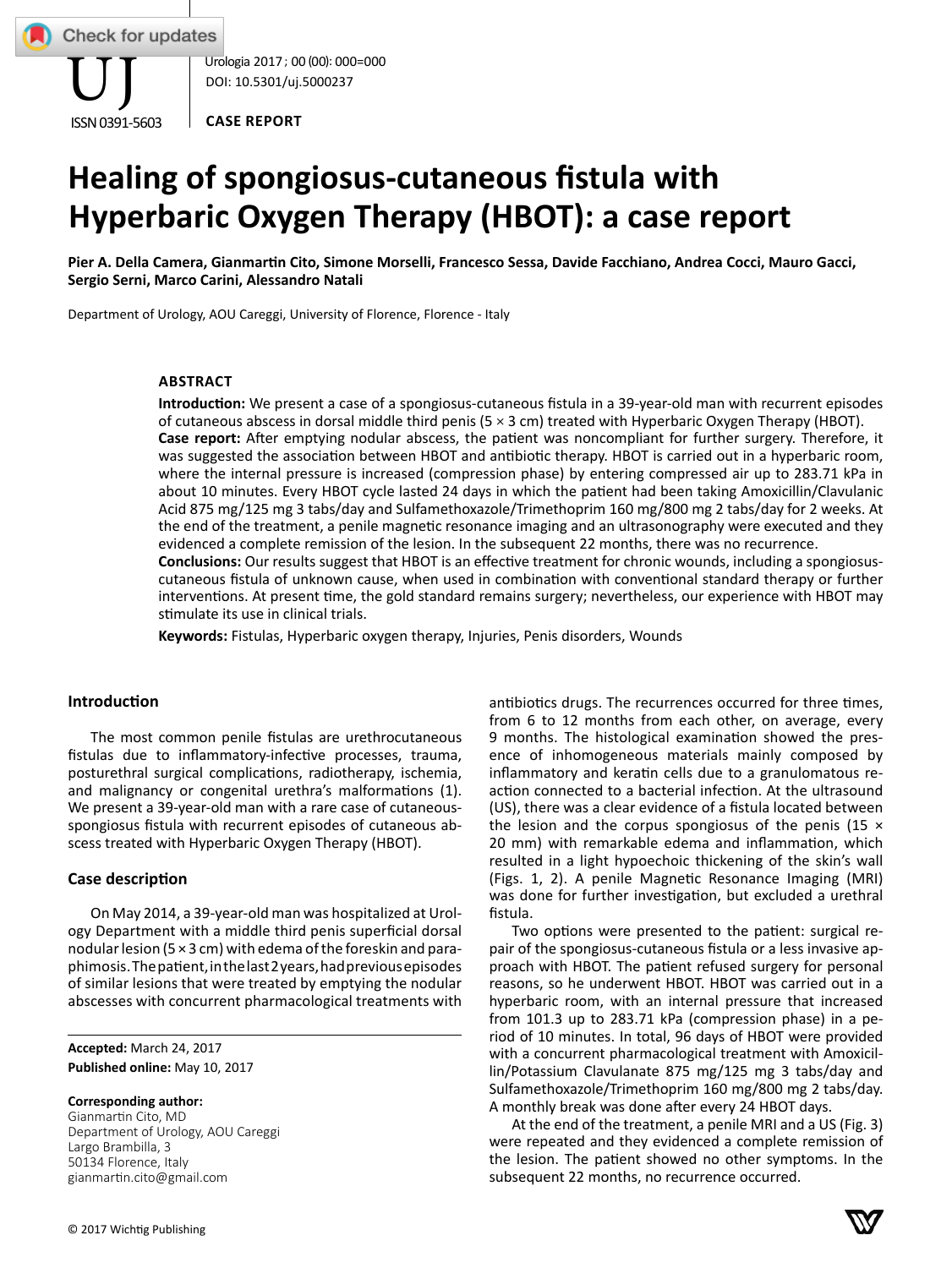

**Fig. 1 -** Pre-treatment US evaluation of the fistula.



**Fig. 2 -** Fistula detail.



**Fig. 3 -** Post-treatment US evaluation of the fistula.

# **Conclusions**

Urological fistulas are a frequent surgical complication. Their treatment is based on the cause of the fistula, its position, its dimension, and its anatomic characteristics (1, 2).



In conclusion, our case suggests that HBOT is an effective treatment for chronic wounds when used in combination with conventional standard therapy or further interventions. At present time, the gold standard for the treatment of spongiosus-cutaneous fistulas remains surgery; nevertheless, our experience with HBOT may stimulate its use in further clinical trials.

## **Disclosures**

Financial support: The authors received no financial support for the research.

Conflicts of interest: The authors declare that there are no conflicts of interest.

#### **References**

- 1. Yu NC, Raman SS, Patel M, Barbaric Z. Fistulas of the genitourinary tract: a radiologic review. Radiographics. 2004;24(5): 1331-1352.
- 2. Alhazmi HH. Congenital anterior urethrocutaneous fistula: two case reports and review of literature. Urol Ann. 2014;6(3): 239-241.